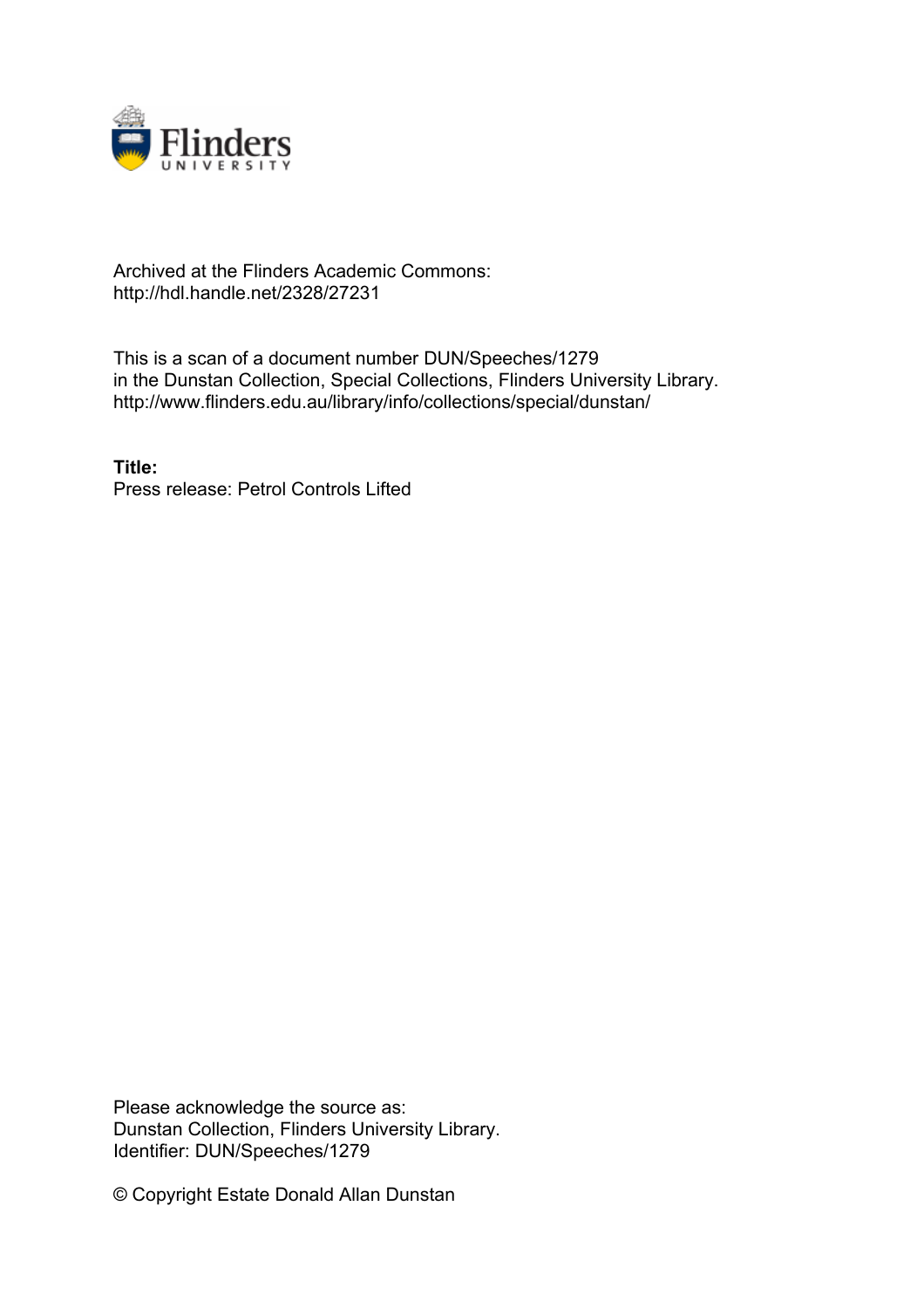1279

## PRESS RELEASE FROM THE PREMIER, MR. DUNSTAN. PETROL CONTROLS LIFTED. 10.8.72

.2.

Government controls over the sale of petrol will cease at midnight tonight, the Premier, Mr. Dunstan, announced this evening.

Mr. Dunstan was speaking following a special meeting of Executive Council at which a proclamation was made ceasing the operation of Parts 3 and. 4 of the Liquid Fuel. .. . (Rationing) Act.

He said that the Government was returning the control of petrol reselling to the oil companies now that normal production had been resumed at the Port Stanvac Refinery.

"But I want to issue a warning: The lifting of legal restraints does not mean the State is in any way well supplied with petrol - we are still not out of the woods."

"We promised that emergency petrol permits would not be retained any longer than necessary, and accordingly this is the earliest possible time it is safe to remove restrictions."

.Mr. Dunstan said that when Port Stanvac commenced tomorrow morning to pump 1.4- million gallons of petrol to bulk tanks at Birkenhead, the total stock of usable petrol in South Australia will be just half a million gallons more than what was on.hand at the beginning of restrictions.

Tankers with petrol are on their way to Port Lincoln and Port Pirie.

"However there is still not enough for people to return to normal patterns of consumption", he said.

"Some parts of the State are better off than others, and it will be some considerable time before all stocks go back to normal."

"Accordingly, I urge all people in the State to purchase only sufficient petrol for their immediate essential needs."

"If people are irresponsible in their buying, then everyone will suffer."

"If there is panic buying, some petrol stations currently in stock will have no supplies by Monday."

Mr. Dunstan said that he expected voluntary rationing to be imposed by oil companies and service station proprietors for some  $\tau$ ime. Dunstan Collection, Special Collections, Flinders University Library.